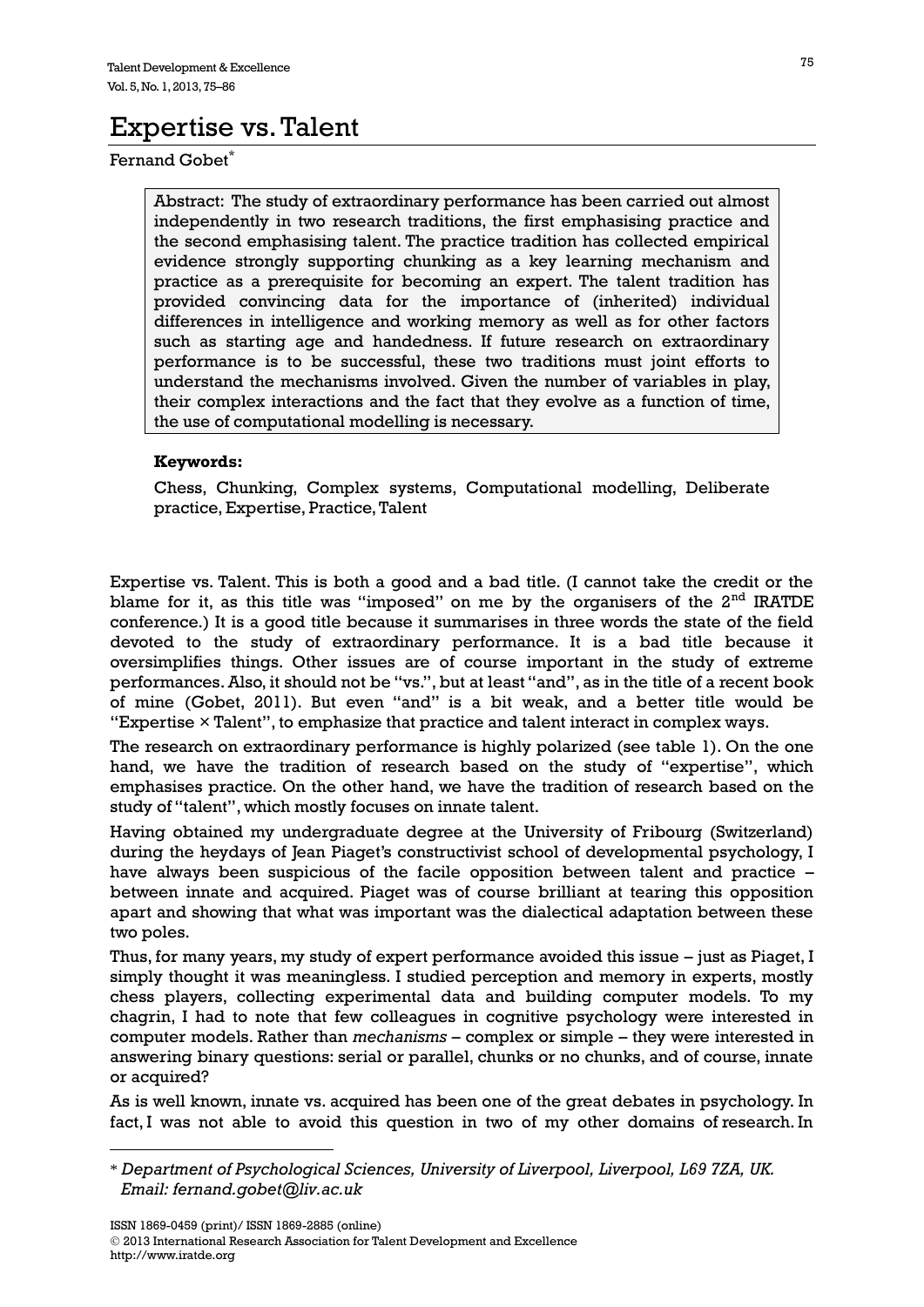Table 1. Comparison of the Two Traditions That Have Dominated the Study of Exceptional Performances: On the Left, the Talent Approach; on the Right, the Expertise Approach. After Gobet (2011)

| <b>Extraordinary Performance</b>        |                                          |
|-----------------------------------------|------------------------------------------|
| <b>Talent</b>                           | <b>Expertise</b>                         |
| Correlational studies                   | Experimentation and modelling            |
| Psychology of intelligence              | Cognitive psychology                     |
| Innate                                  | Acquired                                 |
| Differences between novices and experts | Similarities between novices and experts |
| Children/Adults                         | Adults                                   |
| Normal and pathological                 | Normal                                   |

research on the acquisition of language, where together with colleagues I developed computational models of the acquisition of vocabulary and syntactic structures (Freudenthal, Pine, Aguado-Orea, & Gobet, 2007; Jones, Gobet, & Pine, 2007), this debate has been dividing the field for decades. In neuroscience, the debate about localisation of brain structures and brain plasticity still rages. In my teaching too, this question became unavoidable. I taught a class on the psychology of intelligence, and of course the dispute between the innate or acquired origin of intelligence was at the centre stage again.

Then, starting for the late 1990s, I had three PhD students – Guillermo Campitelli, Merim Bilalić, and Philippe Chassy – who forced me to think about this issue deeply. Interestingly, these three students had different views, almost spanning the entire range from pure talent to pure practice. They also collected a considerable amount of data on this issue, which turned out very useful in shaping my views.

So far, I have been talking about talent and expertise as if they form a continuum, as is often done in the field (see figure 1, top). However, a more fruitful representation is shown at the bottom of figure 1: a Cartesian plane where practice and talent form the two dimensions. Thus, one individual could score low on both dimension (white star), score high on both dimensions (black star) or have any kind of combination of them.

# **Chess as a Research Domain**

Chess is an interesting domain for studying the question of expertise vs. talent, as large amounts of empirical data have been collected on this game, mostly from the expertise tradition. Chess has the following advantages for studying extraordinary performance (Gobet, 1998b). It is a complex game that requires many years of study to master. Its structure makes it fairly easy to design experiments. Most importantly, chess offers the advantage that skill level is precisely measured by the Elo rating (Elo, 1978), which is regularly updated. This allows for an accurate description of the learning trajectory. In fact, much of what we know about expertise comes from research into chess (Gobet, de Voogt, & Retschitzki, 2004).

In what follows, I first present findings on chess from the expertise tradition. Then, I present findings from the talent tradition. Any serious theory of expertise and talent should be able to explain these data. A discussion will follow, trying to put together what has been learnt from these two lines of research.

## **Research on Expertise**

Research on chess has repeatedly shown the importance of knowledge. Two tasks are typical in this line of research (De Groot, 1965). In the recall task, a chess board is briefly presented (say 5 seconds), then removed from view, and participants have to replace as many pieces as they can. In the choose-a-move task, a position is presented with or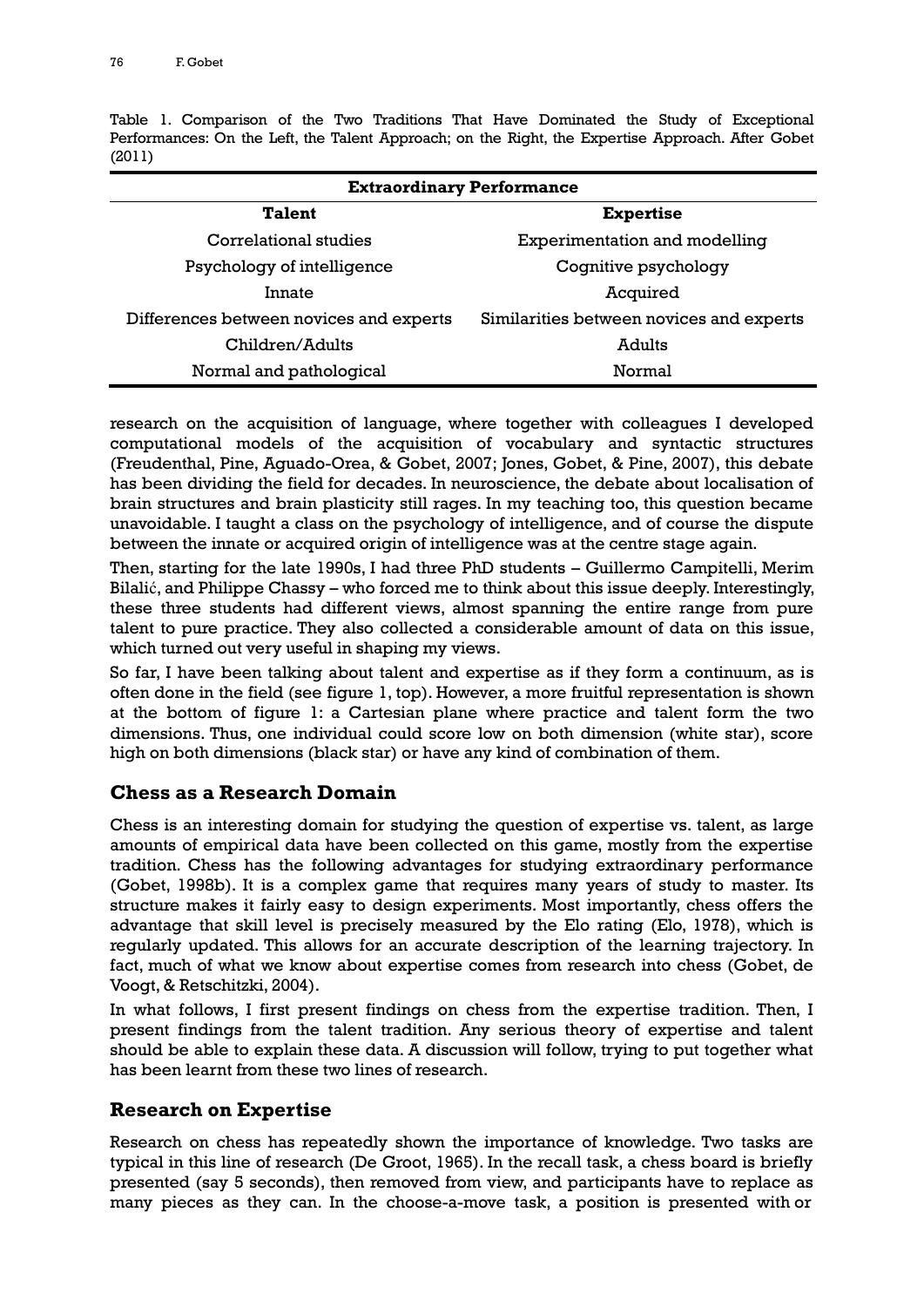



Figure 1. Two representations of the relationship between talent and practice.

Figure 2. Illustration of the concepts of a chunk and a condition/action pair.

without time limit and participants have to select a move. In both tasks, stronger players outperform weaker players.

Critically, Chase and Simon's (1973) research has shown that the same basic knowledge structures – chunks – can account for the results of both tasks. Chunks are memory structures that are units of both perception and meaning. They are attached to relevant information, for example a move to play given a certain pattern on the board (see figure 2). Larger chunks are built recursively on smaller chunks. In a memory task, pointers to chunks can be put in short-term memory (STM). Although all players have a limited STM capacity, stronger players can store larger chunks and thus perform better in the recall task. In a choose-a-move task, the patterns on the board elicit chunks in long-term memory (LTM), which in turn give access to potentially useful information (e.g., what kind of move to play). Chase and Simon note that it takes 10 years, or 10,000 hours, of dedicated practice to reach a high level of expertise in chess and in any other domain. They justify this number by the large number of chunks (about 50,000) and the associated actions that must be acquired.

While chunking theory elegantly accounted for key empirical results, it suffered from two main weaknesses. First, it underestimated the role of high-level knowledge. Chase and Simon assumed a maximal size of 5–6 pieces, but a number of studies have shown that masters use larger chunks (see De Groot & Gobet, 1996). In some cases, the entire position can be captured by a single memory structure. Second, it overestimates the time to encode information in LTM (Charness, 1976).

## **Template Theory**

In order to remedy these weaknesses while keeping its strengths, chunking theory was modified and expanded into template theory (Gobet & Simon, 1996b, 2000), which aimed to account both for low-level and high-level aspects of cognition. The new theory assumes an LTM, where chunks are stored, and a visual STM with a limited capacity (4 chunks). STM is dynamic, in the sense that older chunks are continuously updated by new incoming information. The largest chunk recognized so far is used to direct eye movements; the rationale is that eye movements that were useful in the past are likely to be useful in the future if a similar constellation of pieces is present on the board. The model uses time parameters, such as the time to create a new chunk (8 seconds) and the time to encode a chunk into STM (50 milliseconds).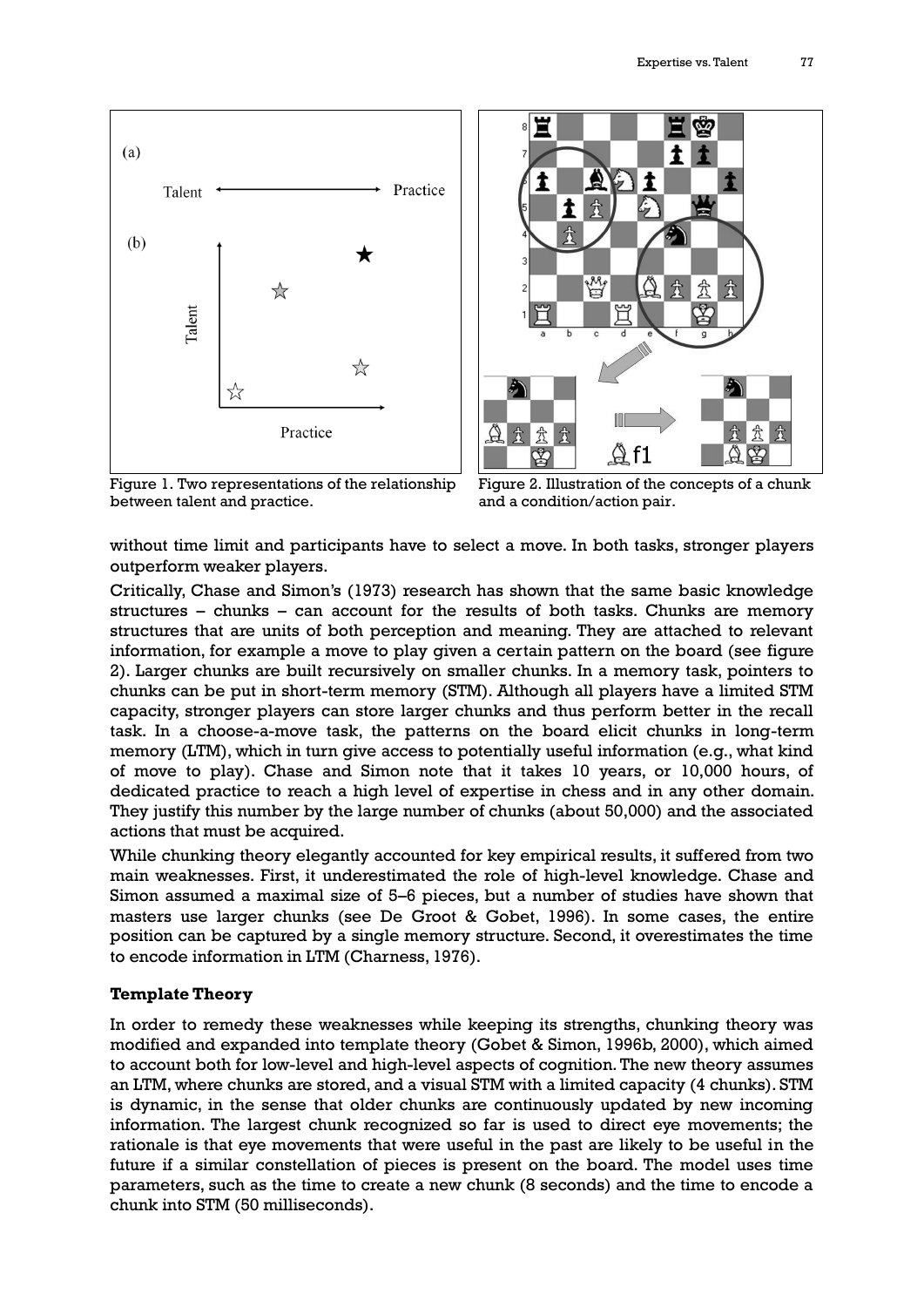Chunks that recur often evolve into more complex data structures – templates. Templates are schema-like structures that have both a core (with constant values) and slots (with variable values). For example, in chess, the core contains information similar to Chase and Simon's chunks, while the slots encode variable information about pieces, squares and chunks. Based on computer simulations, it takes 250 ms to encode information into slots. This is much faster than the 8 seconds needed to create a chunk (Chase & Simon, 1973). Templates are also related to other information useful in a given situation. In chess, this could be information about possible moves, evaluations, plans, and so on. Finally, templates can be linked to other templates. This makes it possible to carry out search at a higher level of abstraction than is normally possible.

As noted by Richman, Gobet, Staszewski and Simon (1996), template theory explains better than chunking theory why it takes 10,000 hours of practice to reach a high level of expertise. Time is needed to acquire chunks, learn templates, learn possible actions, link chunks or templates to actions and create links between chunks/templates that are similar. In addition, time must be factored in to combat forgetting.

## **CHREST**

Template theory is implemented as a computer program, known as CHREST (Gobet et al., 2001). During the learning phase, the program incrementally acquires chunks and templates by scanning a large database of domain-representative items. This makes it possible to create networks of various sizes and thus simulate various expertise levels. These networks, together with assumptions about time and capacity parameters (De Groot & Gobet, 1996; Gobet & Simon, 2000), enable the model to make unambiguous and quantitative predictions. I briefly review some tasks in which such predictions were made. While the model has been used in a number of domains, such as awele, physics, computer programming, concept formation and language acquisition, I will focus on chess due to space constraints.

**Perception: Eye Movements.** The key insight of De Groot (1965) was that perception, and not thinking, was at the core of expertise. If this is correct, then eye movements during the first seconds of the presentation of a board should show important differences between masters and amateurs. This is what was found in a recall task with a presentation time of 5 seconds (De Groot & Gobet, 1996): masters had shorter average fixation times (250 ms vs. 300 ms), showed less variance in their fixation times, covered more squares of the board and tended to fixate important squares more often. The results are simulated by CHREST, both for masters and amateurs. Figure 3 shows the data of a master and an



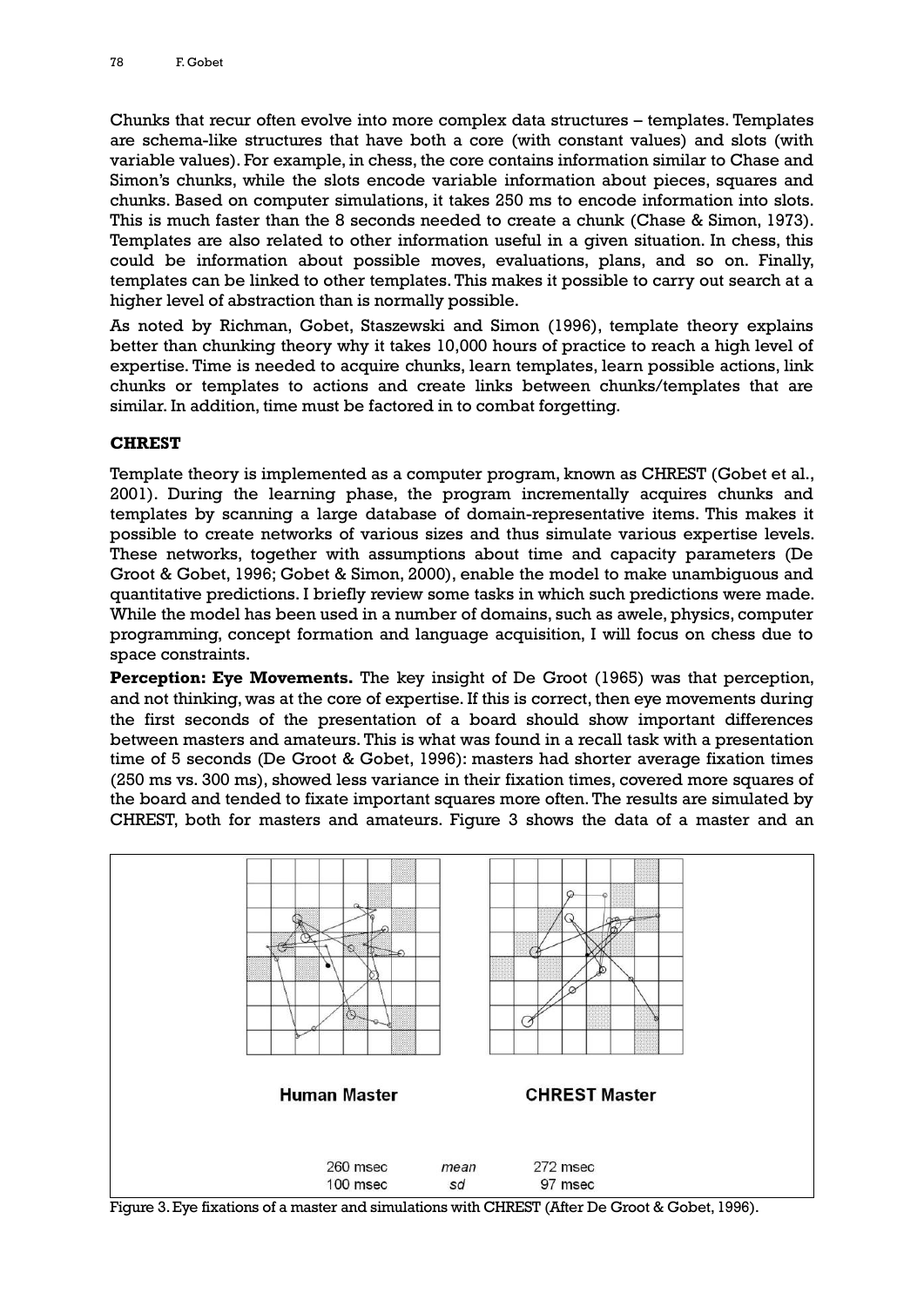amateur for a specific position, as well as the computer simulations. While the eye scans are not identical – there are also considerable individual differences between humans of similar skill level – the simulations capture all the key features just discussed.

**Recall of Random Positions.** What happens with random material? One of Chase and Simon's (1973) classical results was that masters' superiority with game positions disappears with random positions. When CHREST was developed, simulations led to a non-intuitive prediction: there should be a skill effect with random positions too, for a rather simple reason: given their larger chunk networks, masters can recognise more chunks than amateurs, just by chance. A reanalysis of the literature and the collection of new data confirmed CHREST's predictions (Gobet & Simon, 1996a; see figure 4). This result is important theoretically, for two reasons. First, it is difficult to explain for most theories of expertise (for details, see Gobet, 1998b). Second, it shows that the knowledge acquired during extended practice leads to subtle differences that are implicit and unconscious.

**Look-Ahead Search.** Supporting the importance of perception, De Groot (1946) did not find clear skill differences in the statistics of the choose-a-move task (e.g. number of moves considered, depth of search or rate of search). In particular, top-level grandmasters did not search more than candidate masters. More recent studies suggest that the state of affairs is more complicated and that better players do search more (Charness, 1981; Gobet, 1998a; Saariluoma, 1992). The skill differences are particularly clear with complex board positions (Campitelli & Gobet, 2004). There are also considerable differences as a function of specialisation (Bilalić, McLeod, & Gobet, 2009), which in chess depends on the kind of opening moves players adopt. Within their area of specialization, players tend to search more in depth and less in breadth. Some of these skill differences are captured by SEARCH, a probabilistic model derived from CHREST (Gobet, 1997).

The skill differences on perception, memory and problem solving that I have briefly illustrated in this section with chess are present in most, if not all domains of expertise (Ericsson, Charness, Feltovich, & Hoffman, 2006; Gobet, 2011). As shown above, they are well explained by template theory, to the point that they can be simulated by computer models. The acquisition of a large number of chunks and templates clearly suggests the importance of practice in becoming a top performer in a given domain of expertise. This is what Chase and Simon (1973) emphasised at the end of their classic article, although they were open to the possibility of talent.



Figure 4. Percentage correct in a recall task as a function of skill level and type of position, for humans and CHREST.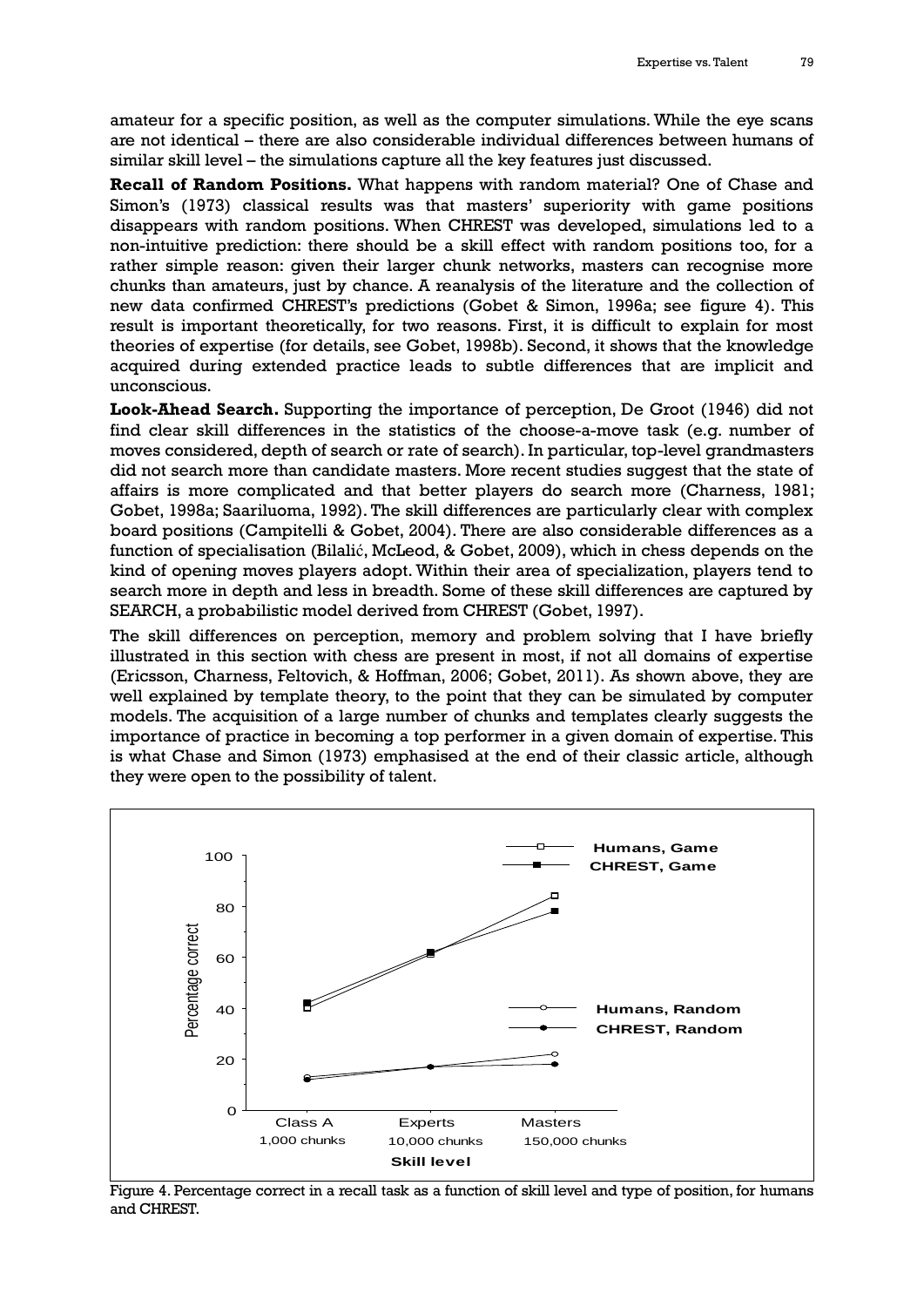## **Deliberate Practice**

The role of practice has been made more central in the deliberate practice framework (DP; Ericsson, Krampe, & Tesch-Römer, 1993). According to DP, innate individual differences do not impose a limit on performance, except for motivation, general activity levels and height in some sports. Rather, expert performance improves monotonically with the amount of DP. Practice activities aim to improve performance by providing feedback and optimising error correction. These activities are typically effortful and not enjoyable. They can be carried out only for a few hours a day, due to the risk of injuries and burnout. Emphasis is given to individual practice, which increases the efficiency of DP activities, rather than group practice. The framework also stresses the support of the environment and in particular of the family.

Strong support for DP was provided from experiments where college students with average memory spans were trained in the digit-span task (Ericsson, Chase, & Faloon, 1980). After sufficient practice, these students could memorise longer digit sequences than individuals that were thought to enjoy innate talent. The role of DP has received support from many other domains, including chess (de Bruin, Smits, Rikers, & Schmidt, 2008; Gobet & Campitelli, 2007), music (Ericsson et al., 1993; Meinz & Hambrick, 2010) and sports (Ward, Hodges, Starkes, & Williams, 2007). In these studies, participants are typically asked to estimate retrospectively how many hours they had spent in practice activities, and the results are correlated with their skill level. The results show that higher skilled individuals engage more in DP. Chess is one of the few domains enabling quantification of expertise and thus making it possible to compute the amount of variance explained by DP. In three adult samples, the correlations between DP and skill were .42, .48 and .54 (Charness, Tuffiash, Krampe, Reingold, & Vasyukova, 2005; Gobet & Campitelli, 2007). Thus, the amount of DP explains between 17.6% and 29.2% of the variance in skill.

While the data supporting the role of DP as a necessary condition for attaining the highest levels of skill are substantial, discordant results are present as well. Contrary to DP's predictions, group practice (including competition) has been shown to be at least as efficient as individual practice, for example in chess and soccer (Campitelli & Gobet, 2008; Gobet & Campitelli, 2007; Ward et al., 2007). In addition, individual differences are considerable, as reflected in the high variability in the time needed to reach mastership in chess: while players on average took 11,000 hours of DP to become masters, some players needed as few as 3,000 hours, while others needed up to 24,000 hours (Gobet & Campitelli, 2007). This 1:8 ratio is simply inconsistent with DP. Campitelli and Gobet (2008) also present results at variance with the assumption that expert performance is a monotonic function of practice. For example, although masters had accumulated the same amount of DP as candidate masters after three years of playing chess seriously, their rating was higher (see figure 5). Figure 5 also shows that, although candidate masters had devoted much time to DP, they improved little after three years.



Figure 5. International rating in masters and candidate masters as a function of years of practice since starting playing seriously. Error bars indicate standard deviations. (After Campitelli & Gobet, 2008.)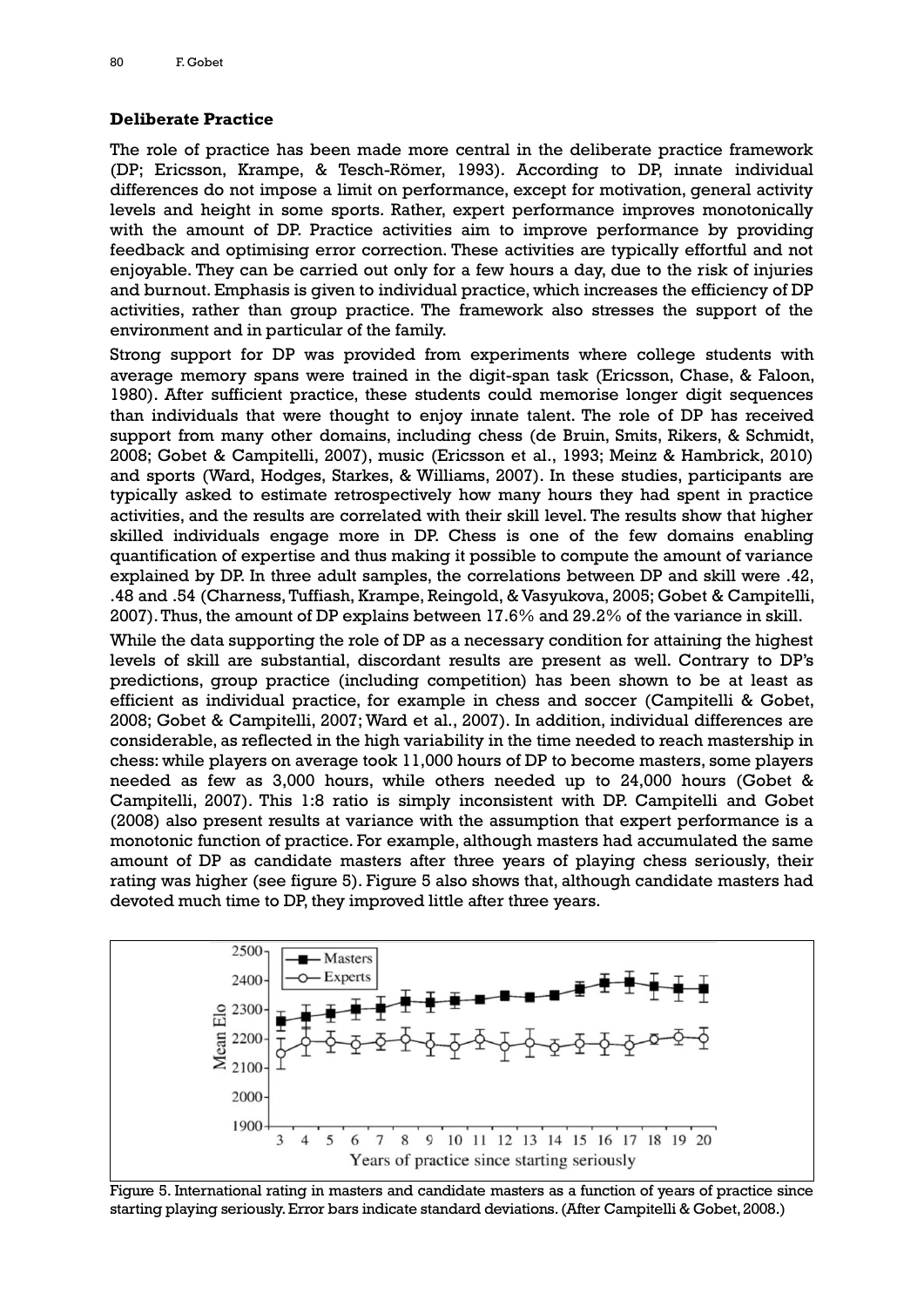Another discrepancy between theory and data consists in the training methods used. Ericsson et al. (1993) propose that, with chess players, DP consists in trying to predict the best move in published chess games and then receiving feedback. However, chess players' practice is more varied and complex, being in part supported by new computer technology (Gobet et al., 2002). Players play training games against other players (either directly or on the internet) or against computer programs. They also spend substantial time (up to 50% according to some estimates; Chassy & Gobet, 2011) studying opening theory. This consists in a number of activities, typically carried out using books and electronic databases: memorising opening variations, studying typical tactical and strategic manoeuvres, and finding new moves or ideas to surprise their future opponents (Campitelli & Gobet, 2008; Chassy & Gobet, 2011). Together, these results indicate that chess players' training includes more tasks than the type of repetitive activities emphasised by DP.

DP has also been criticised on methodological grounds (Davids, 2000; Gobet, 2011; Sternberg, 1996). The research on DP is mostly correlational and rarely uses control groups (i.e., individuals that tried but failed to become experts), and it is thus difficult to draw conclusions about the causal role of talent and (deliberate) practice. For example, it could be the case that, following self-selection, more gifted individuals remain in the domain and thus log in more DP.

# **Research on Talent**

## **Intelligence**

As noted above, the proponents of talent argue that practice is not sufficient for reaching the highest levels of expertise, and that other factors are in play. These can be either genetic, innate but not genetic, or occurring after birth. There is considerable evidence from the fields of personality and intelligence that there exist large individual differences, in part inherited, and it is plausible that at least some of these differences affect the acquisition of high levels of expertise (Eysenck, 1995; Mackintosh, 1998). Similarly, individual differences exist with respect to learning, attention and working memory. For example, a study on piano expertise (Meinz & Hambrick, 2010) has shown that working memory capacity accounted for expertise level beyond DP. Another example comes from research on job performance. Meta-analyses have established that *g* is the best predictor of job performance, with an average correlation of .53; this correlation is higher than correlations between job performance and education level, job experience, interviews and letters of reference (Schmidt & Hunter, 1998). With respect to expertise, it is important to note that this correlation is higher with complex occupations than with simple ones, and remains when one limits the analysis to high levels of experience (Schmidt et al., 1988).

A fair amount of research has been carried out on the relationship between chess skill and cognitive abilities, including intelligence. Three studies have shown that chess playing children have higher intelligence than children that do not play chess, and that chess skill positively correlates with IQ (Bilalić, McLeod, & Gobet 2007; Frydman & Lynn, 1992; Horgan & Morgan, 1990). The picture is more complex with adults. Some studies found no differences with respect to general intelligence and visuo-spatial memory between a chess group and a control group (Djakow, Petrowski, & Rudik, 1927; Waters, Gobet, & Leyden, 2002). Other studies (Doll & Mayr, 1987; Grabner, Stern, & Neubauer, 2007) found significant differences between chess players and control samples in intelligence measures. Grabner et al. also found a significant correlation between chess skill and intelligence, even when the amount of DP is controlled for statistically. As all masters had verbal IQ above 110 and numerical IQ above 115, their data also suggest that a certain level of intelligence is necessary to reach a high level of chess expertise.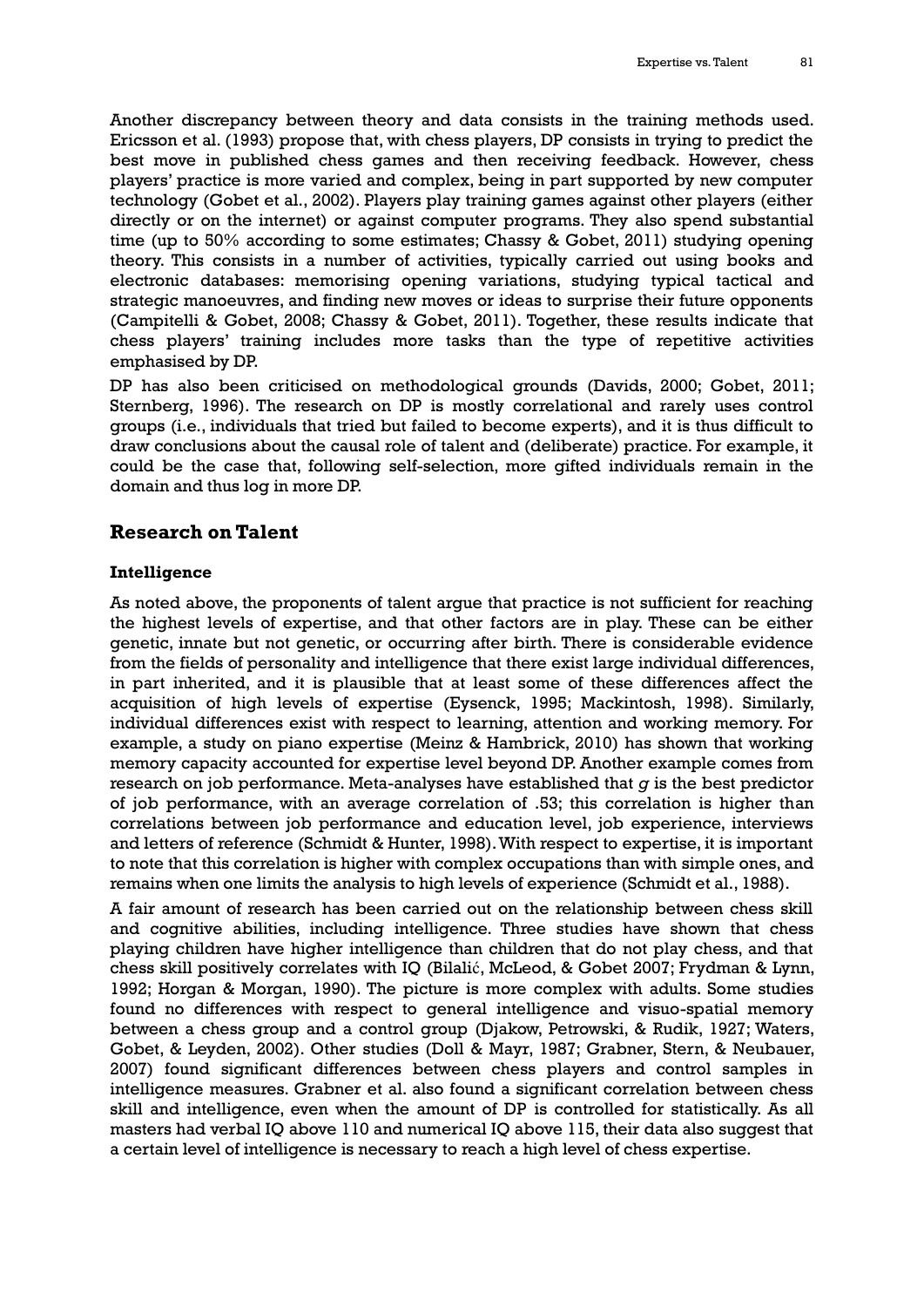

Figure 6. Average age at starting to play seriously as a function of chess skill (after Gobet & Campitelli, 2007). The error bars indicate standard deviations.

## **Sensitive Period**

Beyond practice and innate differences, other factors are important to account for high levels of performance. In line with research on language acquisition and the development of the visual system, it seems plausible that there exists a sensitive period for starting practicing, perhaps due the fact that the human brain is more plastic at younger ages (Elo, 1978). This possibility gained support with Gobet and Campitelli's (2007) study, where the correlation between starting age and chess skill was -.37 (similar correlations were found in Charness et al., 2005, and Grabner et al., 2007). Nearly all players with an international title had started practicing chess seriously at 12 years old or earlier (see figure 6). More specifically, the probability of becoming an international-level player was .24 for players who started to play seriously at 12 or before, but only .02 for players who started after 12. This result cannot be explained by assuming that children starting earlier accumulate more DP (Ericsson et al., 1993): after controlling for DP, the partial correlation between skill and starting age was still significant  $(r = -.40)$ .

#### **Handedness**

In their theory of talent, Geschwind and Galaburda (1985) proposed that, following high exposure to testosterone in the uterus, the right hemisphere of the brain develops more than normally, with a concomitant increase of the probability of being talented in visuospatial domains and being non-right-hander (i.e., left-handed or ambidextrous). Cranberg and Albert (1988) and Gobet and Campitelli (2007) addressed this question with chess skill using a questionnaire about hand preference and found that the proportion of non-right-handers is higher in the chess population (18%) than in the general population (around 12%). However, in both cases, handedness did not discriminate chess players of different skill levels.

#### **Season of Birth**

The season of birth offers a possible biological marker for superior performance, for example due to the effect of viruses on brain development during pregnancy. Gobet and Chassy (2008) found that expert chess players in the Northern hemisphere  $(N = 41,771)$ tended to be born more often in the first half of the year (52.3% births). This difference is statistically significant when tested against the null hypothesis that the number of births in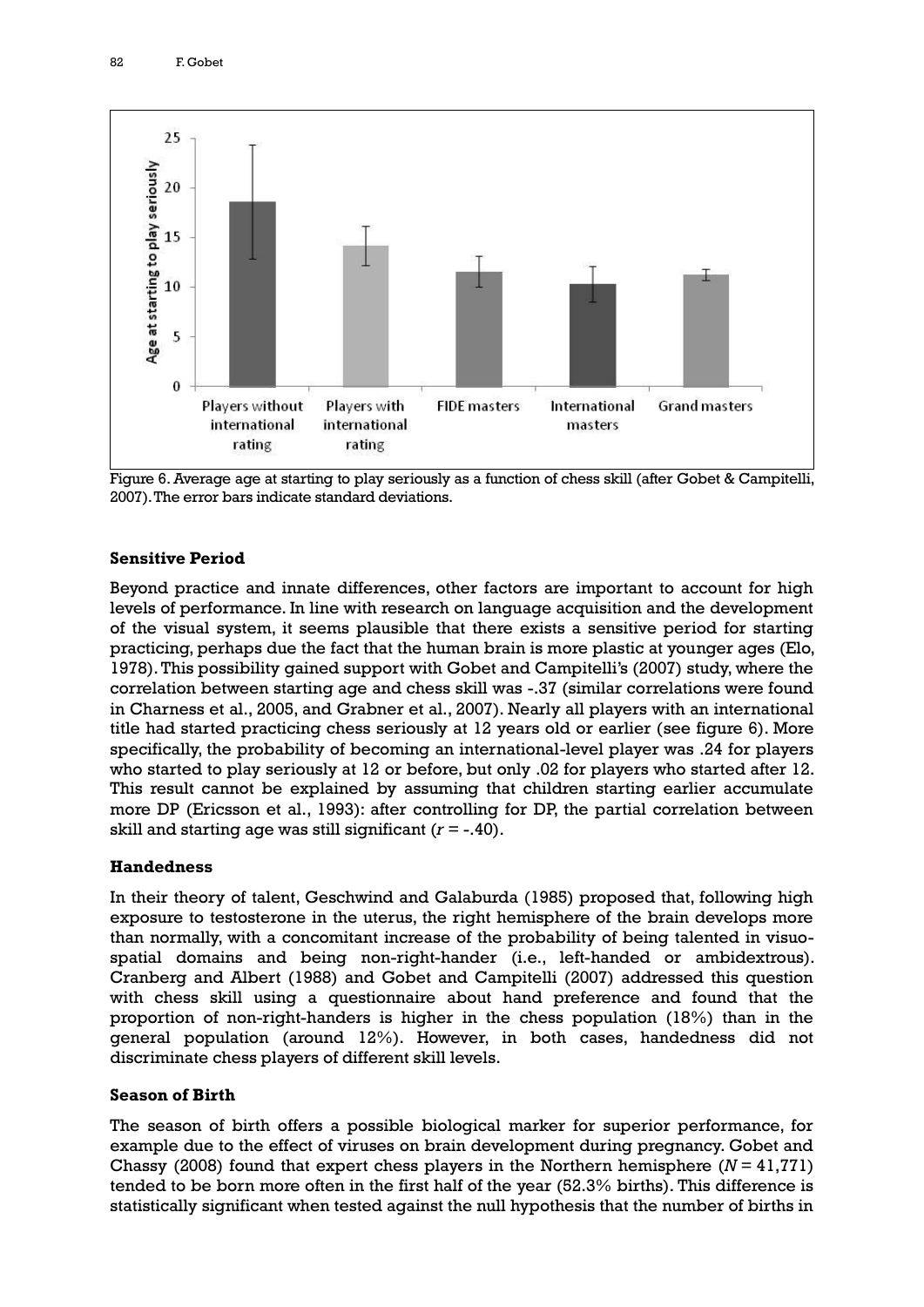each month is proportional to the number of days. The pattern of results also differed from the distribution of births in the overall population of European Union countries from 1973 to 2001 (*N* = 104,834,388; see figure 7). The effect was even stronger with grandmasters (56.9% births in the first half of the year). The standard explanation for seasonality effects in sports and school education is that children born earlier compete with younger children of the same year cohort, which gives them a considerable advantage (more physical strength and better coordination) and leads to younger children dropping out. However, this explanation does not apply to Gobet and Chassy's data: typically, there is no age selection in chess and children compete with both younger and older children and with adults. In addition, these data are international and include all sorts of cut-off dates for school entry.

## **Discussion**

This paper has offered glimpses into the rich data that have been collected in the study of outstanding performance. While the focus has been on chess, a domain that has unique qualities for this kind of study, its conclusions generalise to most fields where some individuals vastly outperform the majority. In chess as in other domains, research has been polarised, with the tradition on talent emphasising the role of innate abilities and other factors occurring early in life, and the tradition on expertise emphasising the role of practice. From the expertise tradition, we have learnt that experts acquire a substantial amount of knowledge stored as chunks and templates. We also know that DP plays an important role in the acquisition of skill. However, individual variability in reaching the top is substantial, which counts against the monotonicity assumption, and practice encompasses more varied training activities than argued by Ericsson et al. (1993). From the talent tradition, we know that (deliberate) practice is only part of the story, and that other factors play a role in the acquisition of skill. These include starting age, seasonality of birth, handedness and individual differences in intelligence and working memory, which are in part inherited. Together, these results suggest that practice is a *necessary*, but



Figure 7. Percentage of monthly births for the EU population and EU chess players rated higher than 2000 points (i.e., experts). The y axis on the right shows the difference chess players percentage minus population percentage. (After Gobet & Chassy, 2008).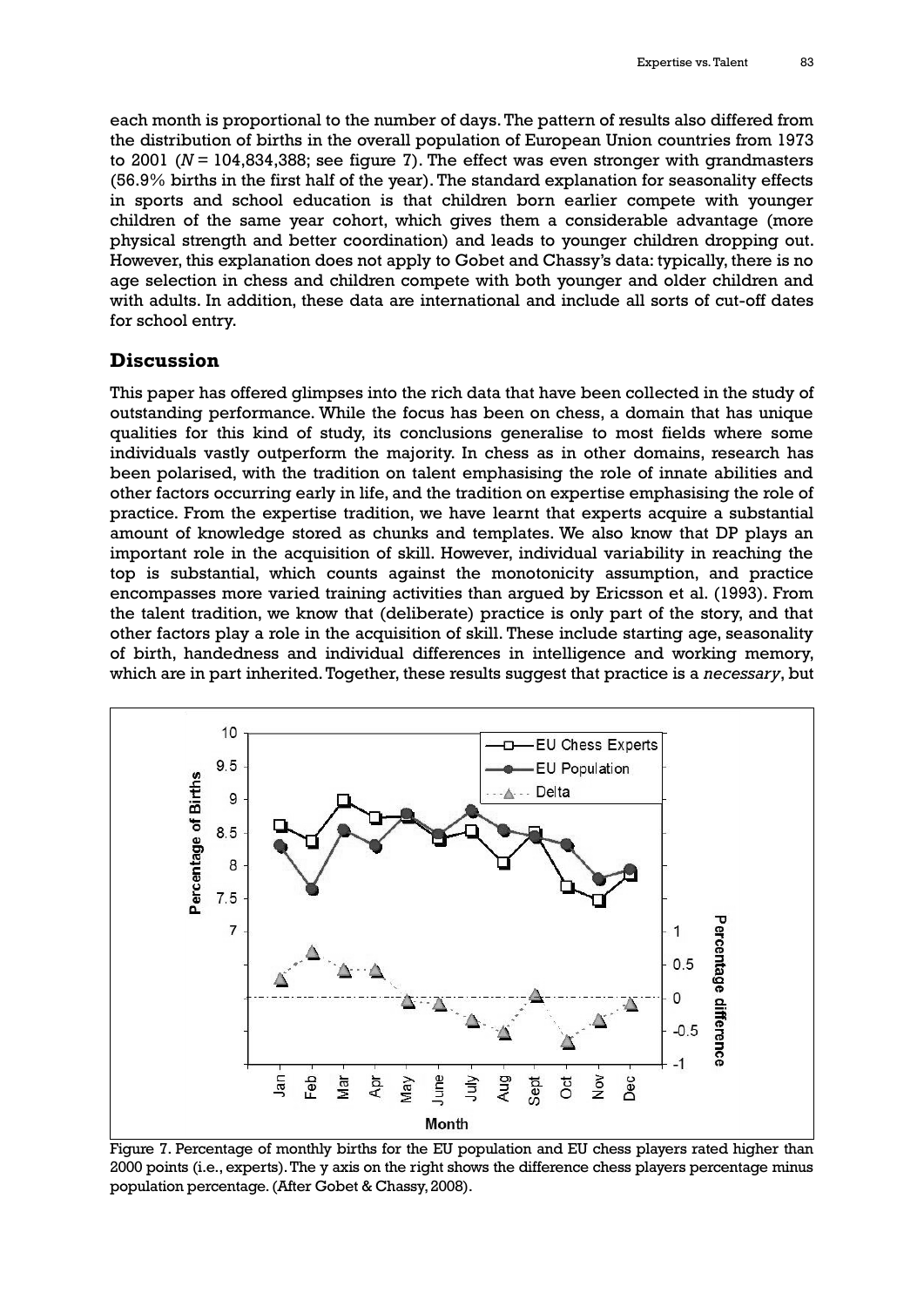*not sufficient* condition for reaching high levels of expertise (Campitelli & Gobet, 2011; Hambrick & Meinz, 2011).

As noted by Ericsson et al. (1993), it has been extremely difficult to identify genes related to specific aspects of talent. There are at least two reasons for this. First, it is not possible to use standard behavioural-genetic methods, most importantly twin studies, because toplevel performers are rare by definition. Second, it is very unlikely that the complex behaviour characterising skilled performance depends on a single gene. On the contrary, as noted by Chassy and Gobet (2010), recent research in genetics shows that cognitive processes are underpinned by the regulation of the expression of numerous genes. It is also likely that different patterns of alleles are possible for excelling in a given domain. This makes it much harder to identify the relevant genes than with traits that are coded by a single gene.

That multifarious factors are involved in the acquisition of skill has of course been noted by previous authors (Ericsson et al., 2006; Gagné, 2004; Simonton, 1999), although they have tended to favour one of the two traditions. In addition to the factors mentioned above, one can also point to the environment (family and beyond), the cultural and historical context and of course luck. One needs also be aware that seemingly small factors can have colossal future consequences (e.g., the Matthew effect in science; Merton, 1968), which suggests that the acquisition of skill might be chaotic in nature.

The complexity of the development of expertise might be illustrated by the question of how innate differences interact with practice and other factors. Let us start with the simple causal model depicted in the left handside of figure 8. The fact that performance is assumed to impact on practice by a feedback loop already makes this model non-linear. Adding one box for the environment adds considerable complexity (figure 8, right handside).



Figure 8.Two models of the link between performance, practice and intelligence.



Figure 9. A more complex version of the models of figure 8, with the time dimension added.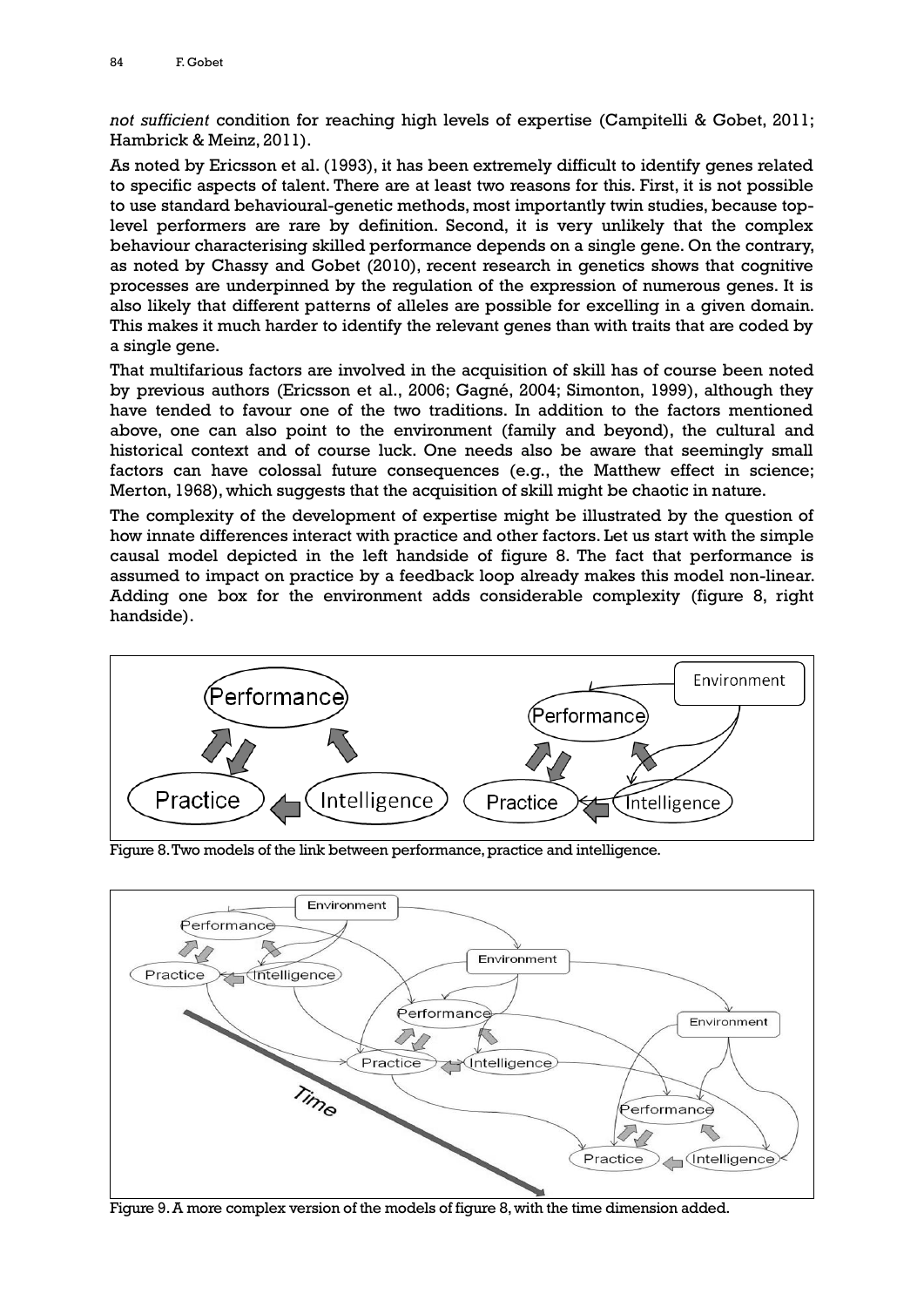The acquisition of skill occurs as a function of time, which means that we deal with what mathematicians and physicists call a dynamical system. As shown by figure 9, this rends the model much more complex, not only because the time dimension is added, but also because the number of causal links and possible interactions vastly increases. When we remember that the relations between variables are not necessarily linear, we realise that making predictions from such as system is prohibitively difficult.

Given the complexity and number of variables involved, their dynamic and chaotic nature, and the number of potential interactions, it is simply impossible to address the question of the acquisition of skill with verbal theories alone. Furthermore, mathematical models are likely to become rapidly intractable. This leaves us with the conclusion that the use of computational models is necessary to address such a complex question without vastly simplifying it. Progress has been made in this respect with the CHREST cognitive architecture, which captures important dynamic aspects of the acquisition of expertise, although work has admittedly focused on phenomena favoured by the practice tradition. An interesting avenue is to systematically vary CHREST parameters as proxies for individual differences. Future research should explore how CHREST and other computational models can also account for data gathered in the talent tradition.

#### **References**

- Bilalić, M., McLeod, P., & Gobet, F. (2007). Does chess need intelligence? A study with young chess players. *Intelligence, 35*, 457–470.
- Bilalić, M., McLeod, P., & Gobet, F. (2009). Specialization effect and its influence on memory and problem solving in expert chess players. *Cognitive Science, 33*, 1117–1143.
- Campitelli, G., & Gobet, F. (2004). Adaptive expert decision making: Skilled chessplayers search more and deeper. *Journal of the International Computer Games Association, 27*, 209–216.
- Campitelli, G., & Gobet, F. (2008). The role of practice in chess: A longitudinal study. *Learning and Individual Differences, 18*, 446– 458.
- Campitelli, G., & Gobet, F. (2011). Deliberate practice: Necessary but not sufficient. *Current Directions in Psychological Science, 20*, 280– 285.
- Charness, N. (1976). Memory for chess positions: Resistance to interference. *Journal of Experimental Psychology: Human Learning and Memory, 2*, 641–653.
- Charness, N. (1981). Search in chess: Age and skill differences. *Journal of Experimental Psychology: Human Perception and Performance, 7*, 467–476.
- Charness, N., Tuffiash, M., Krampe, R., Reingold, E., & Vasyukova, E. (2005). The role of deliberate practice in chess expertise. *Applied Cognitive Psychology, 19*, 151–165.
- Chassy, P., & Gobet, F. (2010). Speed of expertise acquisition depends upon inherited factors. *Talent Development and Excellence, 2*, 17–27.
- Chassy, P., & Gobet, F. (2011). Measuring chess experts' single-use sequence knowledge: An archival study of departure from 'theoretical' openings. *PLoS One, 6*(11): e26692. doi:10.1371/journal.pone.0026692.
- Cranberg, L., & Albert, M. L. (1988). The chess mind. In L. K. Obler & D. Fein (Eds.), *The exceptional brain. Neuropsychology of talent and special abilities* (pp. 156–190). New York:

Guilford press.

- Davids, K. (2000). Skill acquisition and the theory of deliberate practice: It ain't what you do it's the way that you do it! *International Journal of Sport Psychology, 31*, 461–466.
- de Bruin, A. B. H., Smits, N., Rikers, R., & Schmidt, H. G. (2008). Deliberate practice predicts performance over time in adolescent chess players and drop-outs: A linear mixed models analysis. *British Journal of Psychology, 99*, 473– 497.
- De Groot, A. D. (1965). Thought and choice in chess (first Dutch edition in 1946). The Hague: Mouton Publishers.
- De Groot, A. D., & Gobet, F. (1996). *Perception and memory in chess*. Assen: Van Gorcum.
- Djakow, I. N., Petrowski, N. W., & Rudik, P. A. (1927). *Psychologie des Schachspiels*. Berlin: de Gruyter.
- Doll, J., & Mayr, U. (1987). Intelligenz und Schachleistung – Eine Untersuchung an Schachexperten. *Psychologische Beiträge, 29*, 270–289.
- Elo, A. (1978). The rating of chessplayers, past and present. New York: Arco.
- Ericsson, K. A., Charness, N., Feltovich, P. J., & Hoffman, R. R. (2006). *The Cambridge handbook of expertise*. New York, NY: CUP.
- Ericsson, K. A., Chase, W. G., & Faloon, S. (1980). Acquisition of a memory skill. *Science, 208*, 1181–1182.
- Ericsson, K. A., Krampe, R. T., & Tesch-Römer, C. (1993). The role of deliberate practice in the acquisition of expert performance. *Psychological Review, 100*, 363–406.
- Eysenck, H. J. (1995). *Genius: The natural history of creativity*. New York: Cambridge University Press.
- Freudenthal, D., Pine, J. M., Aguado-Orea, J., & Gobet, F. (2007). Modelling the developmental patterning of finiteness marking in English, Dutch, German and Spanish using MOSAIC. *Cognitive Science, 31*,